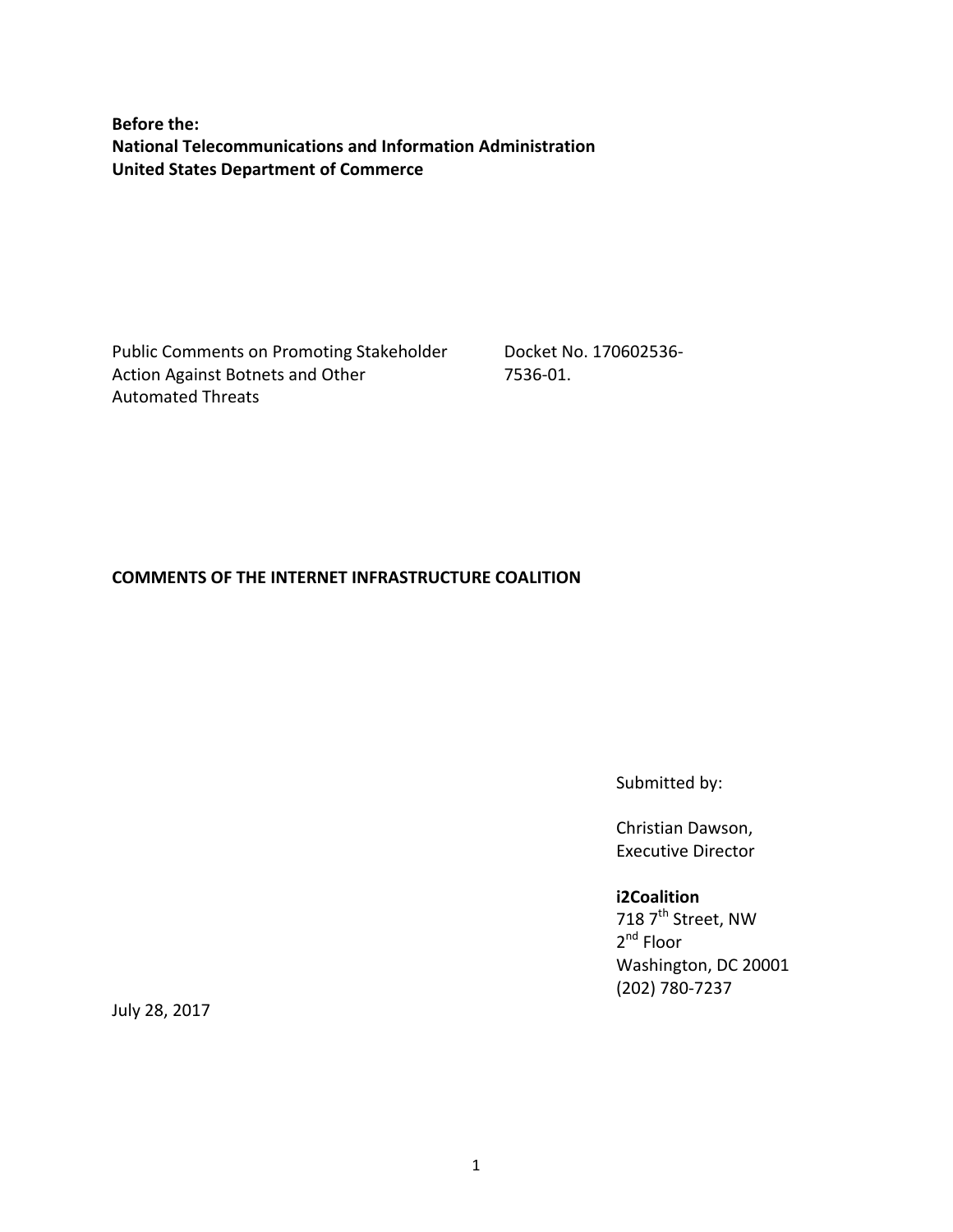### I. **INTRODUCTION**

Thank you for the opportunity to present our comments regarding the National Telecommunications and Information Administration's (NTIA) "Request for Comments on Promoting Stakeholder Action Against Botnets and Other Automated Threats."

The Internet Infrastructure Coalition (i2Coalition) was founded in 2012 by a diverse group of Internet infrastructure companies to be an effective advocate for those entities that provide the services necessary for the Internet to function and help keep the Internet open, free, and secure. Since our founding, we have made great strides on initiatives that affect our industry and the Internet as a whole—including on issues regarding online threats—and have grown to become the leading voice for the Internet infrastructure community and relevant stakeholders.

Our 90-plus members include web hosting companies, data centers, domain registrars, security companies, software vendors, and other infrastructure-related businesses. Our members range in size from household names such as Google and GoDaddy to small businesses such as HandyNetworks, based in Colorado, and Open Spectrum Inc., based in North Carolina.

## II. **EXECUTIVE OVERVIEW**

Botnets present an understandable concern for the federal government, as they represent a threat to the Internet's infrastructure. However, it is important to understand clearly that there will never be a threat-free Internet. In an environment where both the Internet infrastructure and threat ecosystems are constantly evolving, abuse is a problem that will never actually be "solved," only mitigated. When faced with security breaches, our community—and the relatively mature infrastructure ecosystem we've created and maintain—builds in more resiliency and increases redundancy. Security is an evolutionary practice that requires an adaptive, market-driven process for governance. Each new market must evolve before it achieves effective security and stability by design. The ecosystem has natural incentives to continually improve security. Companies are incentivized to do good work and fight threats, because companies that fail face market consequences, and those that succeed reap market success. Fostering this process by trusting the natural evolution of the market, and engaging in its continued natural technical progression, is the most effective way to help minimize the threat landscape at the governmental level.

#### III. **IDENTIFICATION OF CORE CONCERN**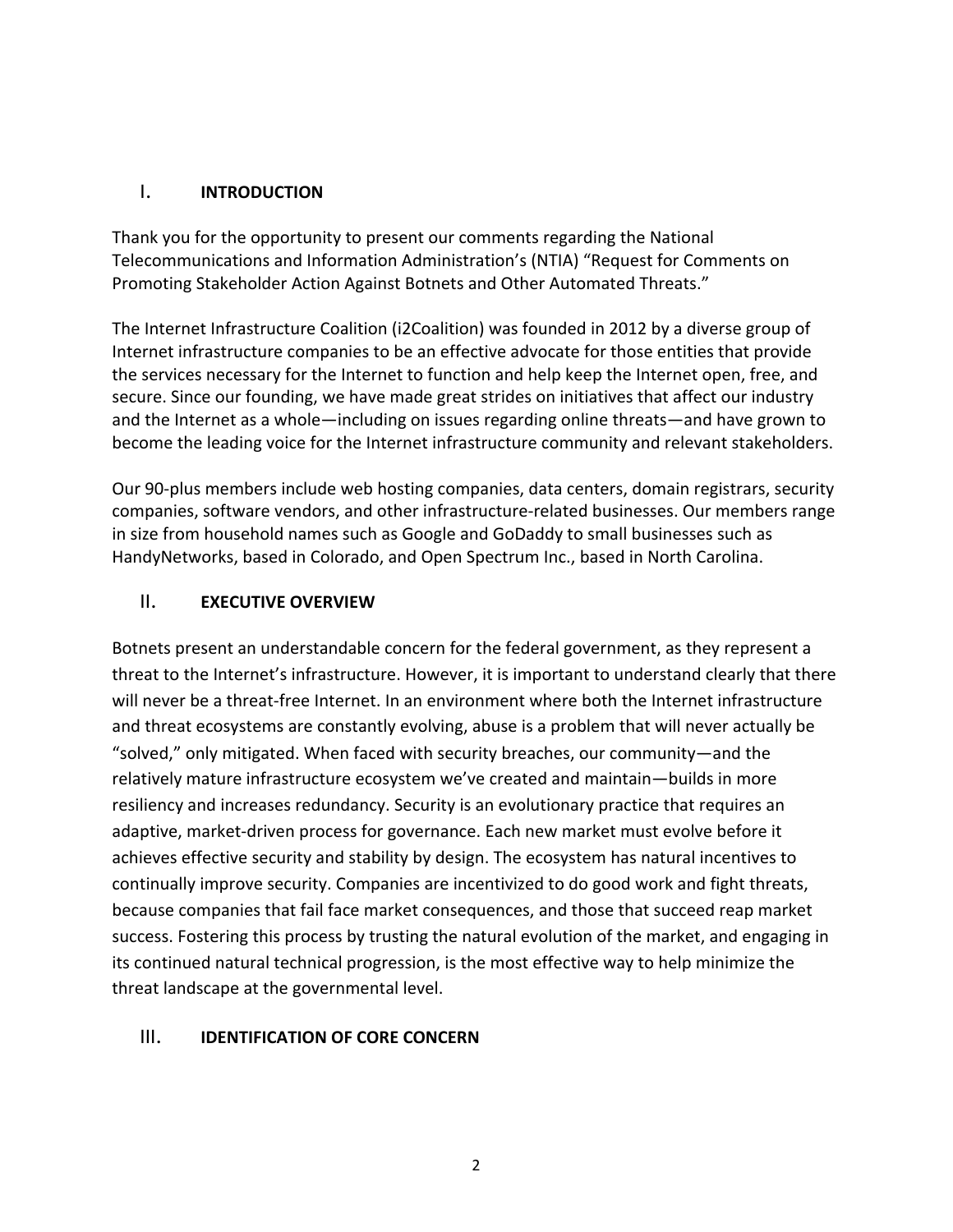The Internet infrastructure community's most significant concern is that NTIA will focus its attention on two concentrated groups—Internet carriers and the DNS community of registries and registrars. Our ecosystems have cybersecurity mitigation paths that have been developed by our technical communities. They are already working—and working well. We strongly encourage NTIA to focus on solutions that address the source of the problem, and that identify the natural, self-healing ecosystem that has led to a mostly stable and secure Internet.

# IV. **OVERVIEW OF CURRENT THREAT LANDSCAPE**

The Internet infrastructure ecosystem has been on the front lines of battling Internet abuse for decades—we are continually finding and patching vulnerabilities. As a result, a mature ecosystem has developed to identify and mitigate attacks, one that systemically evolves to meet and match threats, including botnets.

However, we must acknowledge that while the last two years have seen some significant service disruptions, given the constantly evolving threat vectors, the relatively small number of successful, large-scale attacks can and should be seen as a market success. But, largely due to issues of scale from the rapid growth of Internet-connected devices, the cybersecurity battle is increasingly challenging, with vast numbers of potential threat vectors.

Over the course of the Internet's history, there have been other market sectors that have caused the kinds of cybersecurity issues we are seeing from the Internet of Things marketplace. With time, the ecosystem always self-corrects, and those threat centers minimize. We have seen this over the past decade, with vast improvements in the handling of Distributed Denial of Service (DDoS) attacks. Internet-connected, Operating System (OS)-level system exploits were driving massive DDoS attacks, but in each case the ecosystem evolved quickly to curtail the damage done by these devices. To address these attacks, we have also seen greatly improved patching and redundancy practices.

Open, market-driven standards help. DMARC is used to mitigate spam. Though it is not a botnet tool, it is one example of the many ways the market can, will, and does come together to effectively manage threat mitigation. Open Threat Exchange (OTX) and the OASIS Organization are excellent examples of the community coming together to share intelligence to mitigate botnet abuse. Ecosystems such as these are where market-driven standards are birthed, nurtured, and eventually deployed.

The industry is facing these issues aggressively and collaboratively, through such actions as publishing best practices on botnet mitigation, including those developed by nearly a dozen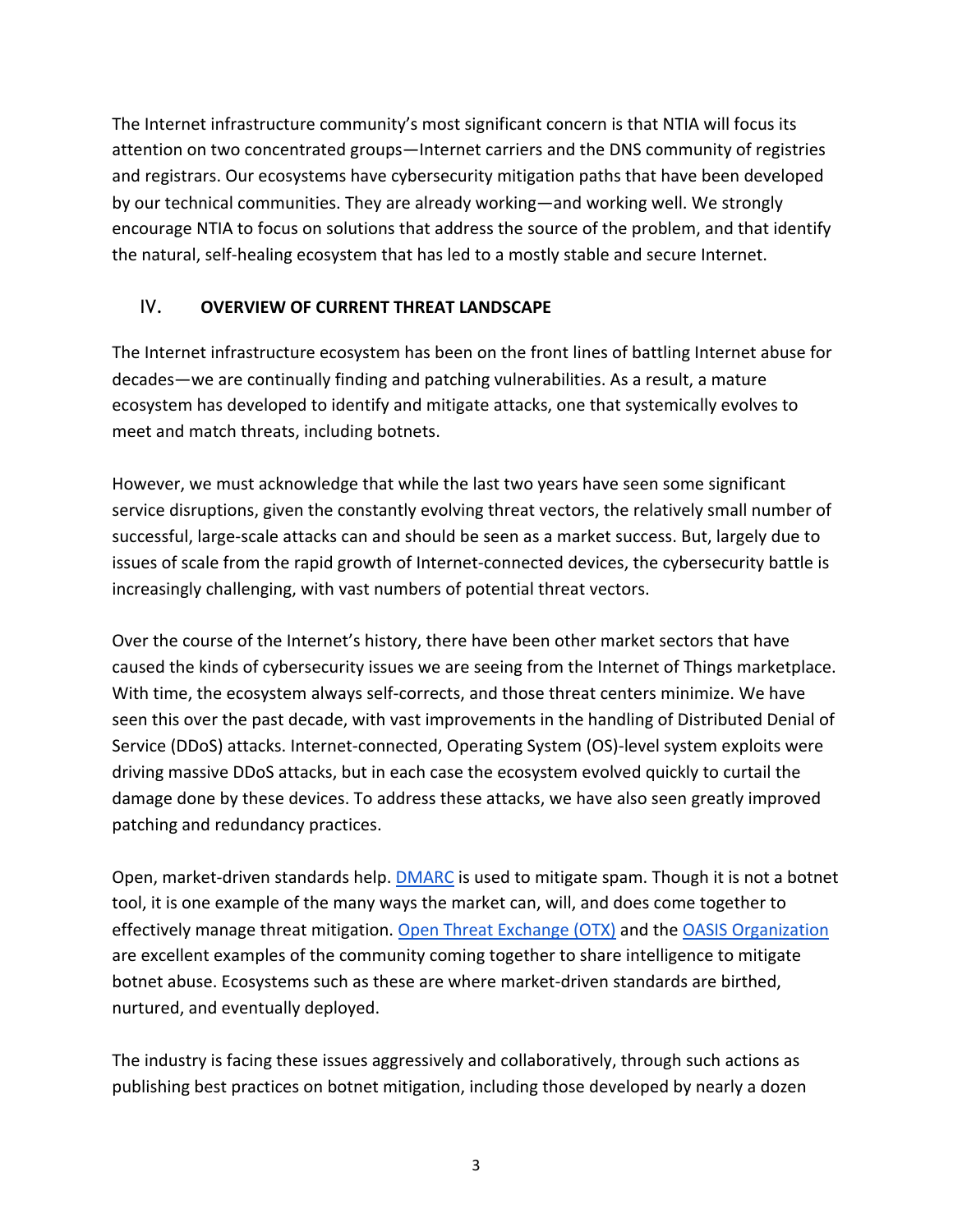organizations: the Internet Engineering Task Force (IETF), North American Network Operators Group (NANOG), Anti-Phishing Working Group (APWG), Communications Security, Reliability and Interoperability Council (CSRIC), European Network and Information Security Agency (ENISA), IT Association for Telecommunications (ETIS), Messaging, Malware and Mobile Anti-Abuse Working Group (M3AAWG), Cloud Security Alliance (CSA), and Online Trust Alliance (OTA).

The Internet infrastructure community's input in these forums attempts to carefully balance solutions in ways that allow them to respond to threats while still navigating the openness needed for robust innovation. Constraints are required for stability and security. Rather than attempting to predetermine the outcome, the federal government needs to aid this process, and let the ecosystem's evolutionary and maturation processes work to develop solutions to current and emerging threats. In short, the most effective way for the federal government to assist the marketplace is to allow the competitive market to continue to operate without new regulation.

In summary, the Internet infrastructure ecosystem is already fighting effectively within its technical communities on automated online threats, including botnets. We will continue to do so because it is in our interest and those of our customers and users.

# V. **SPECIFIC RECOMMENDATIONS**

We believe there are specific measures NTIA can and should take to help foster market-driven evolution of the Internet ecosystem—and most especially nascent markets like the Internet of Things—to fight automated online threats, including botnets. Our recommendations are as follows:

- Examine market-driven ways to expedite the evolution of Internet of Things security.
	- o The unified Android toolkit is an example of an apparatus that greatly aided in the security of mobile devices, as people were developing for the great mobile market expansion. As the Internet ecosystem hones and develops similar centralized development resources for the Internet of Things, the federal government could find ways to encourage the inclusion of security by design.
	- o Mass deployment of IETF BCP38 and BCP84 would significantly aid in Internet infrastructure readiness to endure botnet attacks. Once a critical mass of networks has deployed BCP38 and BCP84, it will significantly increase the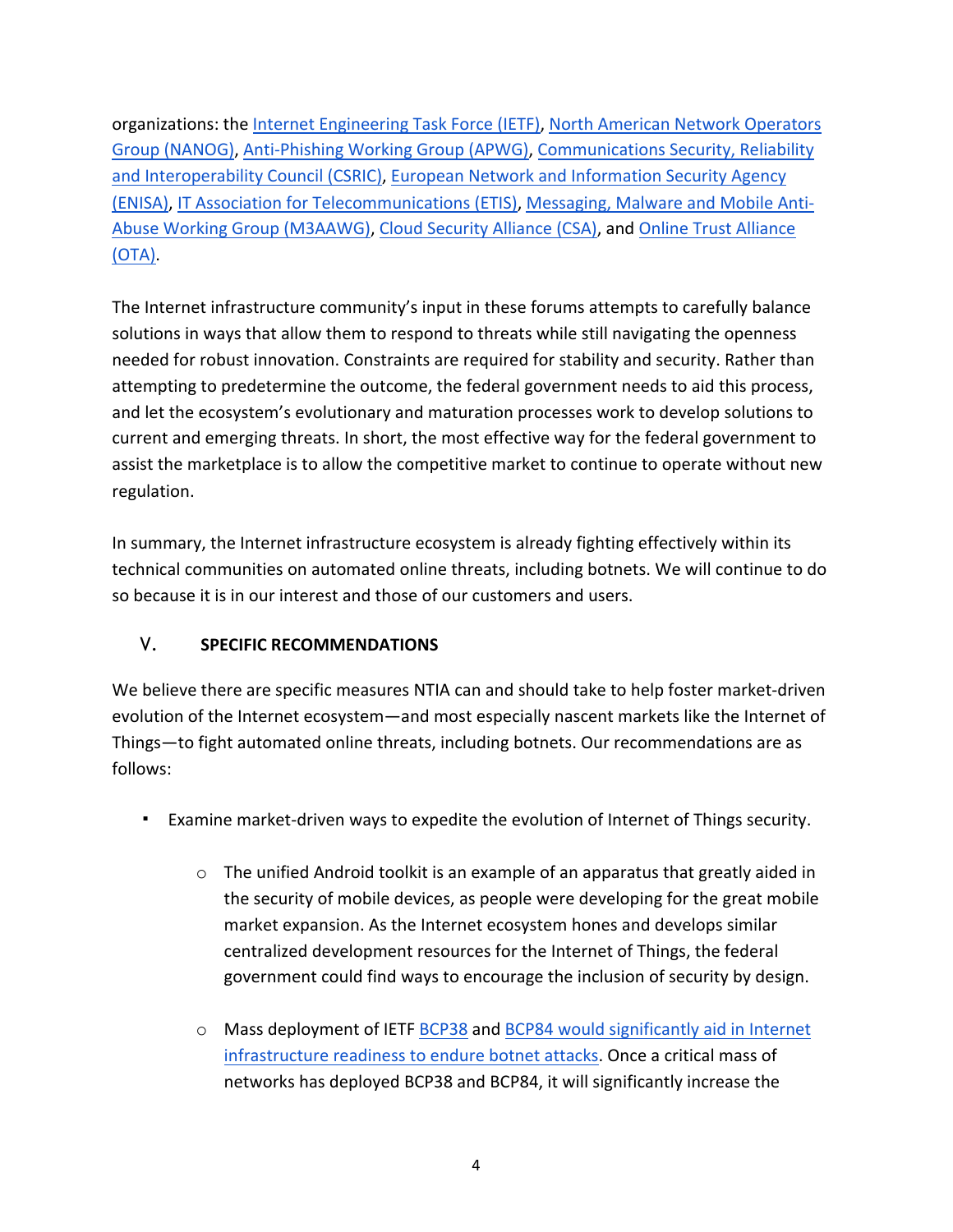resiliency of the Internet as a whole. Market incentives for adoption could be explored.

- Investigate common principles for the Internet of Things in regards to "security by design." Two obvious considerations would be "no default passwords" and "built-in automated patching," but this is by no means an exhaustive list. The investigation should focus attention in part on the use of existing, proven security protocols and networks, e.g., the DNS and DNSSEC. There is a shared responsibility throughout the Internet infrastructure ecosystem to deal with botnets that flow from poor IoT security, but since it places a particular burden on the Internet infrastructure's device and OS portions of the ecosystem, attention needs to be paid to solidifying and pushing common principles rather than assume users, and indeed IoT designers, can figure out the right paths on their own.
- Refrain from imposing new federal requirements at the Internet infrastructure level.
- Expand the register RFC to include a critical issue: virtual network mapping on the substrate network. This is often what enables a threat. In most of the DDoS cases, it is address spoofing that is the cause. Assisting industry in finding ways to deal with the critical issue of problem substrate deserves attention.
- The federal government could be far more aligned with the efforts of the technical communities. Ideally, representatives of government tasked with keeping Americans safe should engage with the Internet technical community in order to see, understand, and appreciate the functioning ecosystem at work. The technical elements of the government are already present at places like NANOG, IETF, and M3AAWG. The policy-focused elements of the government should be involved as well, so they can also be aware of how this evolution is proceeding. It would be helpful for not just NIST at NANOG to engage, but also for NTIA to do so, in order for all relevant stakeholders to see the ecosystem working.
- The federal government should also continue its role of fostering innovation by holding workshops, seminars/webinars, and creating industry-led working groups to keep communication open and steady.

Thank you again for this opportunity to present our thoughts. If you have comments, concerns, or questions about this particular response, i2Coalition looks forward to hearing from you.